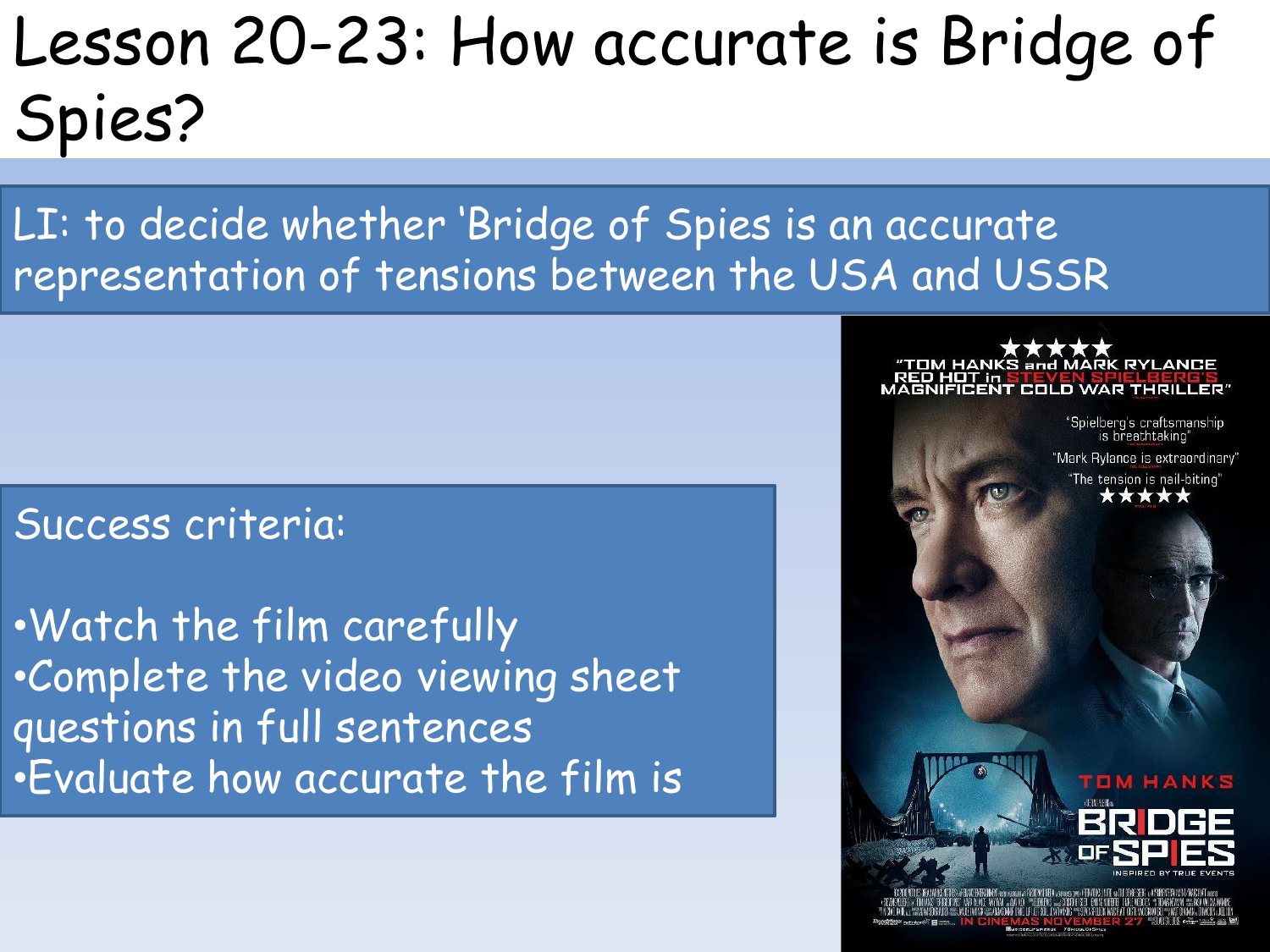## Starter…

#### *WORD WONDERS*

Based on what you've learned about the Cold War, write down **3 words** that you think describe it most accurately.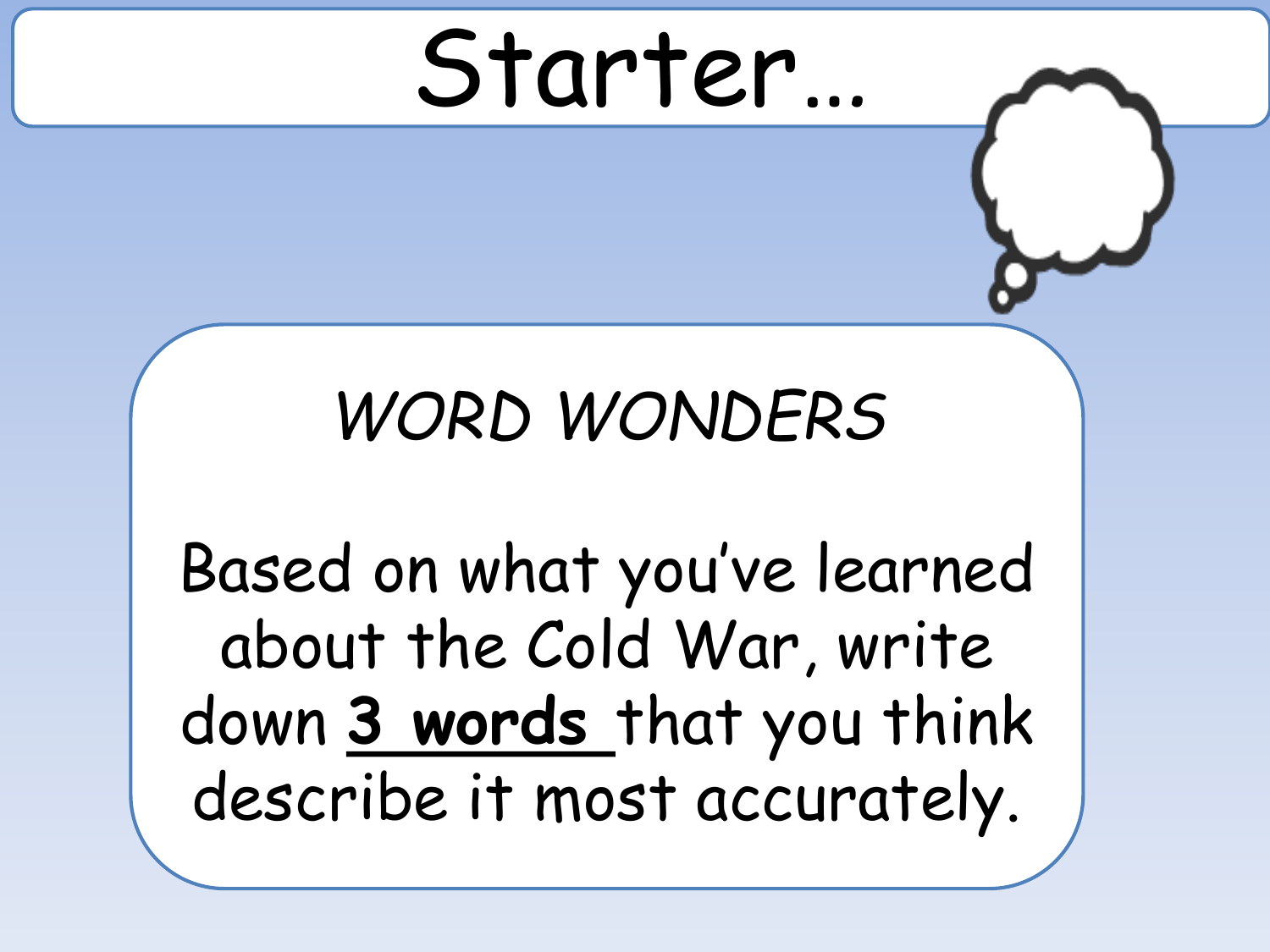### Setting the scene...



Background:

- *1957 - The Height of the Cold War.*
- *The United States and the Soviet Union fear each other's nuclear capabilities and intentions.*
- *Both sides deploy spies and hunt for them.*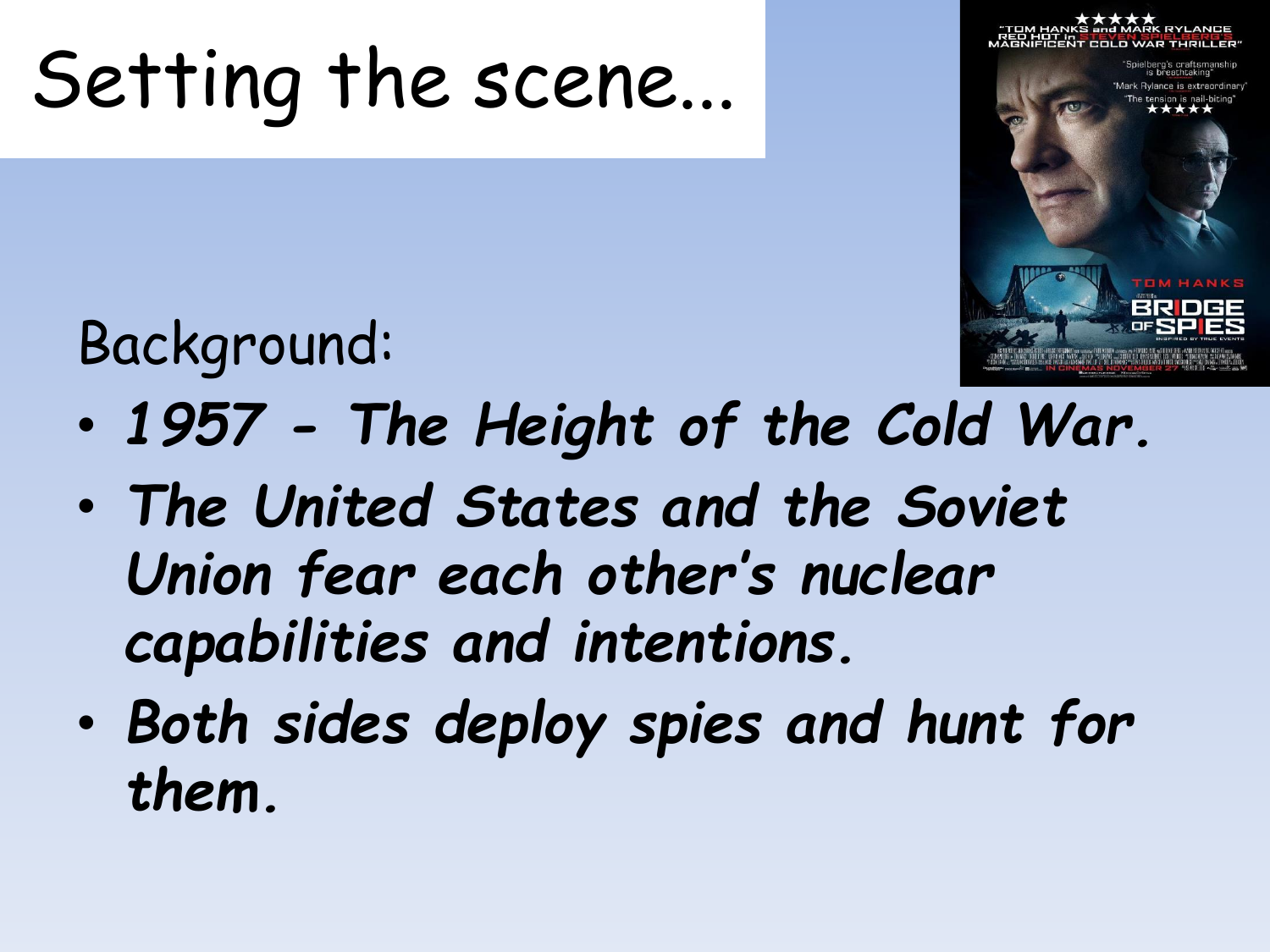### Task 1:



Over the next 3 lessons, you will watch 'Bridge of Spies' via Clickview on your Teams page.

Before you start viewing, read the questions on the viewing sheet carefully so you know what to look out for.

While watching, pause the film regularly to check over the questions and see if you have any more answers.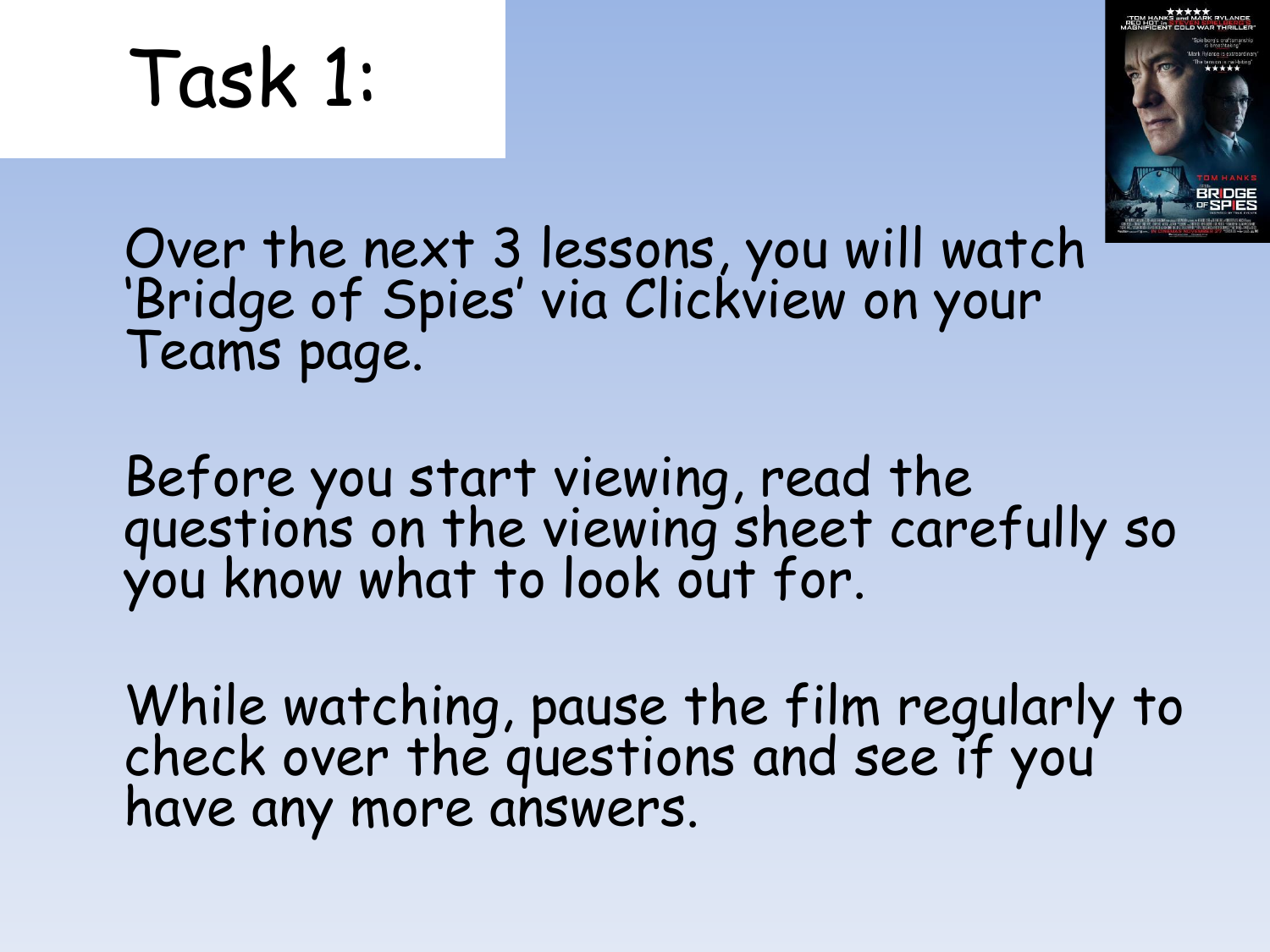Task 2:



#### How accurate do you think 'Bridge of Spies' is in representing tensions between the USA and USSR during the Cold War.

Write a paragraph explaining the above. *In my opinion, Bridge of Spies is/is not/is partly an accurate representation of tensions between the USA and USSR. I think this because...*(go on to give examples)